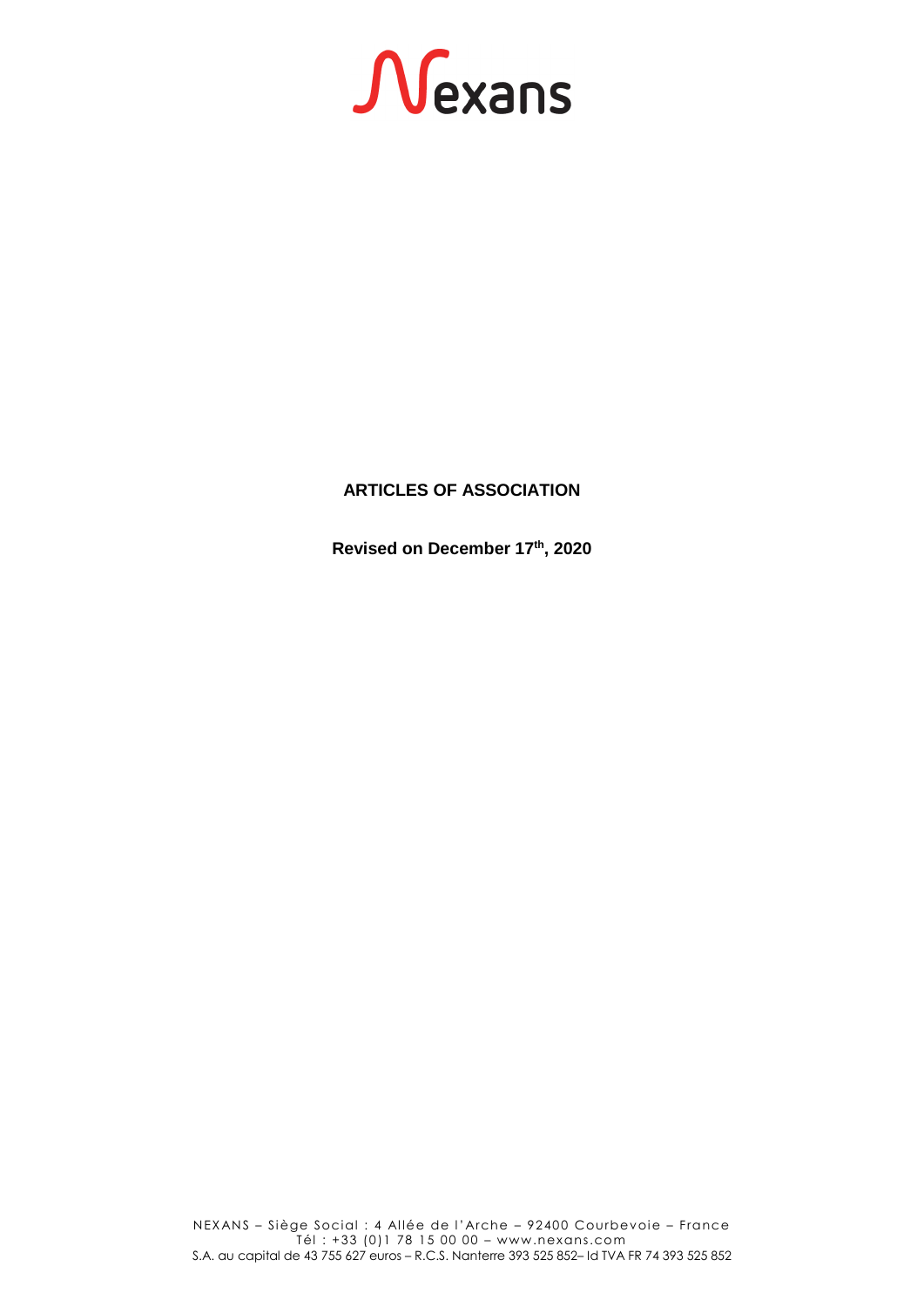# **Article 1 – Form – Legislation**

The company which is established amongst the holders of existing shares and of any shares which may subsequently be issued is a limited liability company, governed by current and future law and statutes and by this memorandum and articles of association.

### **Article 2 – Corporate purpose of the company**

The company's corporate purpose in all countries is:

- 1/ The design, manufacture, operation and sale of all equipment, machines and software programs for domestic, industrial, civil, military or other applications in the field of electricity, telecommunications, information technology, electronics, the space industry, nuclear power, metallurgy and, in general, all means of production or transmission of power or communication (cables, batteries and other components), as well as, subsidiarily, all activities relating to operations and services which are incidental to the above objects.
- 2/ The acquisition, use and sale or transfer of patents, licences, copyrights, processes and manufacturing secrets, skills, models, trademarks or software programs, associated with the equipment and machines referred to in the previous paragraph.
- 3/ The creation, acquisition, operation, transfer and leasing of all industrial or commercial establishments, factories, buildings, materials and machinery of all kinds, which are necessary or useful for the attainment of the company's objects.
- 4/ The acquisition of shareholdings in other companies of any form, in associations, in groups in France or abroad, regardless of their objects and activity.
- 5/ Dealing in stocks and shares and investment by any means, in particular by acquisition, share capital increase or merger.
- 6/ The creation, acquisition, leasing, franchising or operating of companies in France and abroad whatever their business and in particular in the fields of finance, industry, commerce, mining, agriculture or connected to the activities described in paragraph 1.
- 7/ The management of its real and moveable assets and assets of any kind.

The company may enter into, whether directly or indirectly, any commercial or industrial transactions which are related to its objects through the creation of new companies, making of contributions, partnerships, the subscription or purchase of shares or securities or mergers, holding companies, economic interest groupings or by any other means.

More generally, the company may enter into any transactions of an industrial, commercial, financial, tangible or intangible nature which relate, whether directly or indirectly, in whole or in part, to any of the objects referred to above and to all similar or related objects.

# **Article 3 – Company name**

The company's name is:

# **NEXANS**

### **Article 4 – Registered office**

The company's registered office is situated at 4 Allée de l'Arche – 92400 Courbevoie.

It may be transferred within the same administrative region or to a neighbouring administrative region pursuant to a decision of the Board of Directors, which decision is subject to the approval of the next extraordinary shareholders' meeting.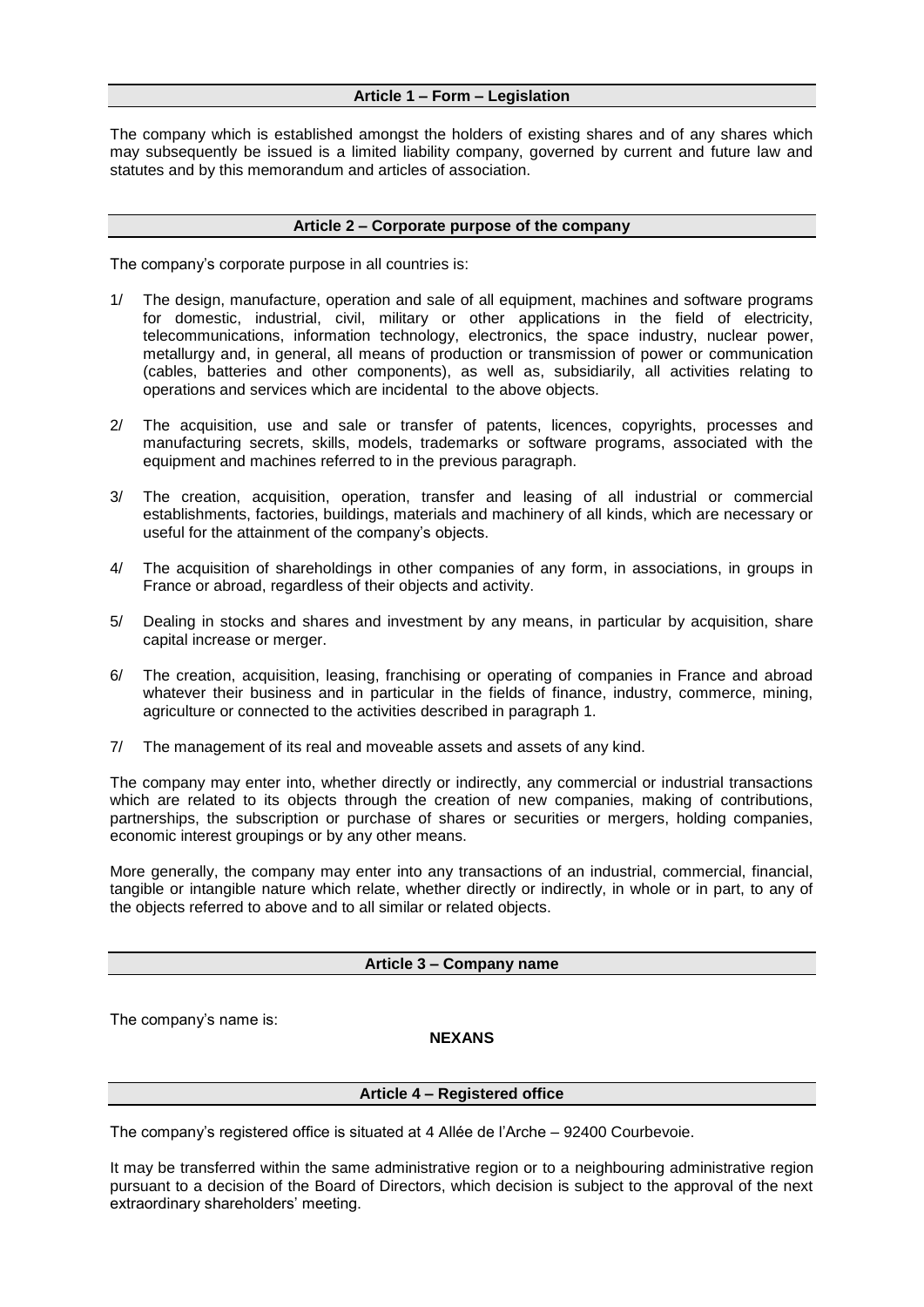Only an extraordinary shareholder's meeting can decide the transfer of the registered office to any other location.

# **Article 5 – Term**

The term of the company is fixed at 99 years from its date of registration with the Trade and Companies Register, save where the company is dissolved early or an extraordinary general shareholders' meeting decides to extend the term of the company.

# **Article 6 – Share capital**

The share capital is 43,755,627 euros divided into 43,755,627 shares with a nominal value of one (1) euro each, fully paid up.

# **Article 7 – Form and registration of shares – Identification of holders Statutory thresholds**

Shares are registered until they are fully paid up.

Fully paid up shares may be registered or bearer at the option of the shareholder. In addition to the legal obligation to inform the company when certain fractions of the share capital are held, any natural or legal person and/or shareholder owning a number of shares in the company equal to or greater than 2 % of the share capital or voting rights must notify the company of the total number of shares held, within a period of fifteen days from the time the threshold is crossed, by registered letter with acknowledgement of receipt. A further notification must be sent, in accordance with the conditions hereof, each time that a multiple of 2 % is reached.

To determine the thresholds fixed the above, any shares held indirectly and any shares considered as being shares held pursuant to article L233-7 and subsequent articles of the Commercial Code, shall be taken into account.

In each notification or report filed as referred to above, the person making the notification or sending the report must certify that all shares held or indirectly considered as being held according to the previous paragraph, have been included, as well as the acquisition date.

In the event of non-compliance with above, subject to applicable law, the shareholder shall lose the voting rights corresponding to any shares which exceed the thresholds and which should have been declared.

Any shareholder whose holding in the share capital falls below one of the thresholds as provided for above, must also notify the company within a fifteen day time period and in the same manner as described above.

Shares are represented by inscription in the name of the owner, in share accounts maintained by NEXANS or by an accredited financial intermediary.

Transfer of shares registered in an account will be made by transfer from account to account. All account entries, payments and transfers shall be made in accordance with applicable law.

Unless exempted by the laws and regulations in force, the company may require that the signatures on the declarations, transaction or payment orders be certified in accordance with the law and regulations in force.

The company may, in accordance with legal and regulatory provisions in force, require that information be communicated to it by any accredited intermediary or organism relating to its shareholders or to holders of securities which convey immediate or future voting rights, including their identity, the number of shares they hold and an indication, where appropriate, of any restrictions on the shares or securities held.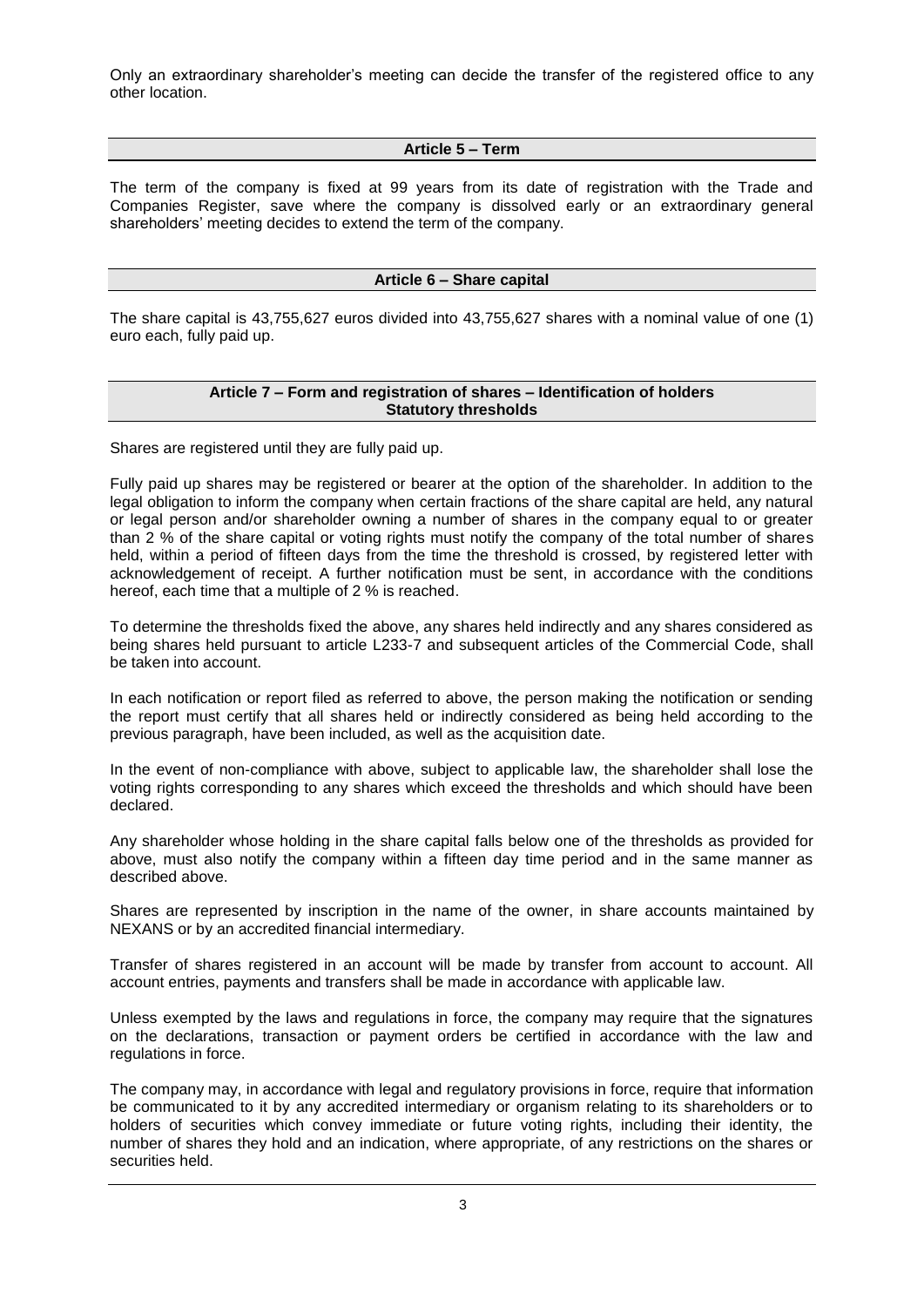# **Article 8 – Rights and obligations associated with the shares**

Each share grants the right to a share in the assets and profits of the company and in any proceeds available on liquidation proportional to the number of existing shares, save for rights granted on different categories of shares should any be issued.

The dividends and yield from shares issued by the company are paid in accordance with the conditions authorised or provided for by applicable regulations in force and in accordance with the procedures fixed by the ordinary general shareholders' meeting or, failing that, by the Board of Directors.

The rights and obligations attached to shares are unaffected by a change of the shareholder owning the share.

All shares will rank the same in respect of any tax charges so that each share of the same category gives an entitlement to the payment of the same net amount in the event of any distribution or reimbursement made during the life of the company or on liquidation.

Ownership of shares implies compliance with the company's memorandum and articles of association and with decisions taken at shareholders meetings.

All shares are indivisible vis à vis the company. Joint holders must be represented by a single person in dealings with the company. If shares are subject to a beneficial interest, the beneficial interest must be mentioned, if the shares are registered in an account.

# **Article 9 – Paying up of shares**

The amount due on shares issued pursuant to an increase in share capital payable in cash, is payable in accordance with the conditions determined by the Board of Directors, subject to compliance with legal and statutory provisions.

### **Article 10 – Issue of stocks and bonds not representing a portion of the share capital**

The company may take out loans as it requires by issuing securities and short, medium or long-term bonds or debentures in France or abroad, in accordance with applicable law.

### **Article 11 – Management of the company**

The company shall be managed by a Board with a minimum of four and a maximum of eighteen members. In the event of a merger, this number may be increased in accordance with applicable law. All directors must own at least 10 shares in the company.

### **Article 12 – Directors' term of office – retirement**

The term of office of all directors is 4 years. As an exception, shareholders may appoint directors for terms of one, two or three years in order to allow for a staggered renewal of the directors' terms of office.

Retiring directors may be re-elected subject to the provisions hereof.

No more than one-third of the directors in office should be above the age of 70, as appreciated at the time of any appointment. Any appointment resulting in a violation of this rule shall be null and void.

### **Article 12 bis – Director representing the employee shareholders**

1. When, at the end of a fiscal year, the portion of the share capital held - within the framework provided for by the provisions of article L. 225-102 of the French commercial code - by the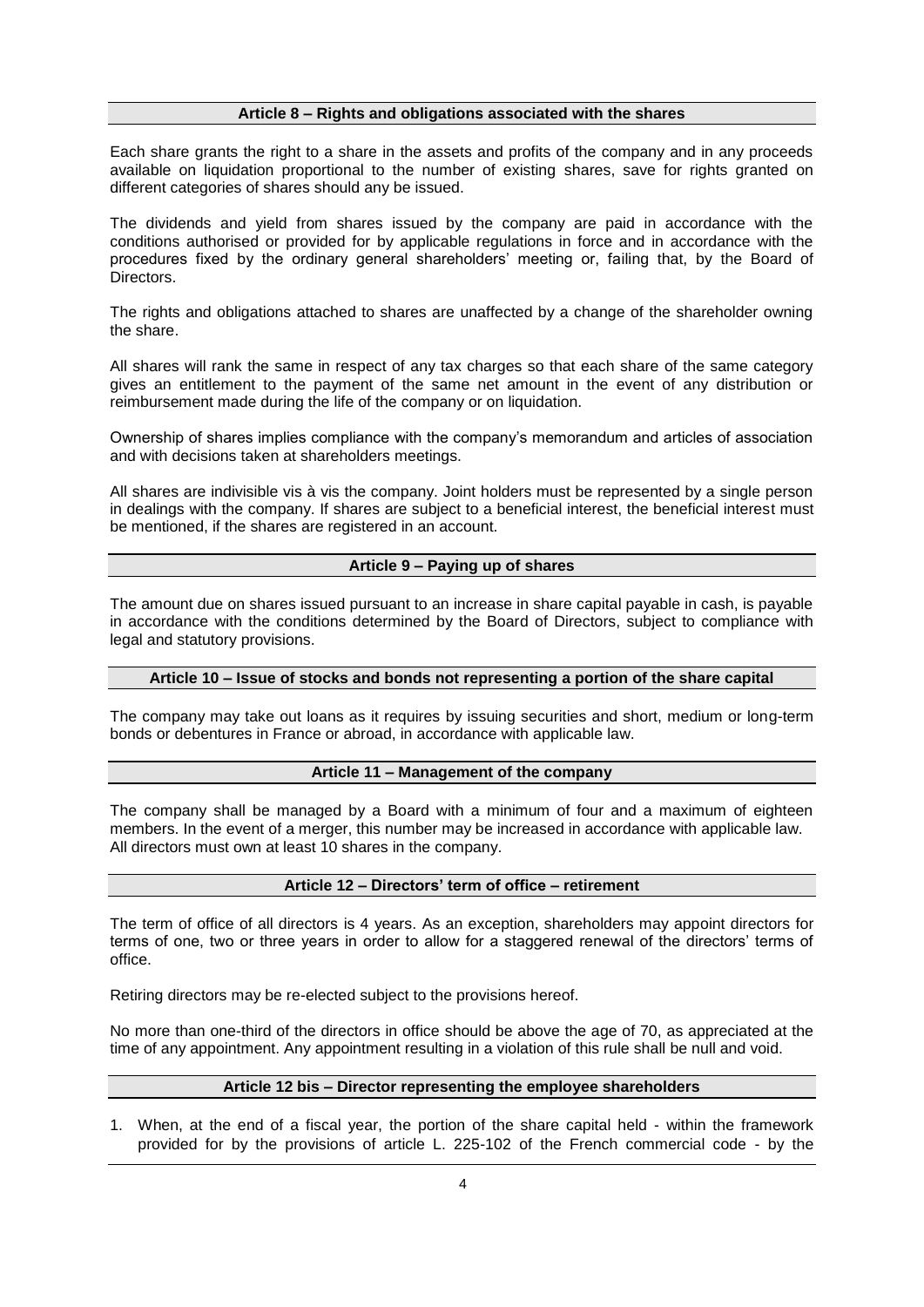employees of the company and of the companies related to it within the meaning of article L. 225- 180 of said code, represents more than 3% of the company's share capital, a director representing the employee shareholders shall be elected by the ordinary general meeting, from among the two candidates proposed by the employee shareholders referred to in the aforementioned article L. 225-102, in accordance with the terms and conditions set by the regulations in force and by these bylaws.

- 2. The two candidates for election as employee shareholder directors are designated under the following conditions:
	- 2.1. When the shares held by the employees referred to in article L. 225-102 of the French commercial code are held through a company mutual fund ("FCPE"), all of the supervisory boards of these FCPEs, specially convened for this purpose, shall jointly designate a candidate.

At the meetings of the supervisory boards of the aforementioned FCPEs, each member of these supervisory boards has one vote for the appointment of a candidate for election to the position of director representing employee shareholders. This candidate is designated by a majority of the votes cast by the members of the supervisory boards present or represented at said meeting or having cast a postal vote. In the event of a tie vote between two or more candidates during the vote of the supervisory boards of the aforementioned FCPEs, the candidate whose employment contract is the oldest shall be designated as the candidate.

2.2. When the shares are held directly by the employees referred to in article L. 225-102 of the French commercial code, the employees shall designate a candidate. The designation of the candidate shall be made by the employee shareholders through an electronic voting procedure.

Under this voting procedure, each employee shareholder will have a number of votes equal to the number of shares he or she holds directly. The candidate shall be designated by a majority of the votes cast by the employee shareholders voting.

3. Prior to the appointment of the two candidates for the position of employee shareholder director, the chairman of the board of directors, with the option of sub-delegation, shall draw up a Regulation for the appointment of candidates (the "**Regulation**") specifying the timetable and organization of the appointment procedures provided for in 2.1 and 2.2 of paragraph 2 of this article.

The Regulations will be brought to the attention of the members of the supervisory boards of the FCPEs, within the framework of the appointment procedure provided for in 2.1 of paragraph 2 of this article above, and to the attention of the employee shareholders, within the framework of the appointment procedure provided for in 2.2 of paragraph 2 of this article above, by any means that the chairman of the board of directors deems appropriate and adequate, in particular, without the means of information listed below being considered exhaustive and/or mandatory, by means of posters and/or individual mail and/or electronic communication.

The communication of the Regulations shall be made at least two months (i) before the actual meeting of the supervisory boards of the FCPEs under the procedure provided for in 2.1 of this article and (ii) before the opening of the voting period provided for in 2.2 of this article.

- 4. The director representing employee shareholders shall be elected by the ordinary general meeting from among the two candidates designated, respectively, pursuant to the provisions of 2.1 and 2.2 of this article, under the conditions applicable to any appointment as director. The board of directors presents the two candidates to the general meeting by means of two separate resolutions, and approves, as the case may be, the resolution concerning the candidate who has his or her preference. The candidate referred to above who receives the highest number of votes from the shareholders present or represented at the ordinary general meeting shall be elected as the director representing employee shareholders.
- 5. This director is not taken into account either for the determination of the maximum number of directors provided for in article L. 225-17 of the French commercial code or for the determination of the proportion of directors of each sex provided for in article L. 225-18-1 of the French commercial code.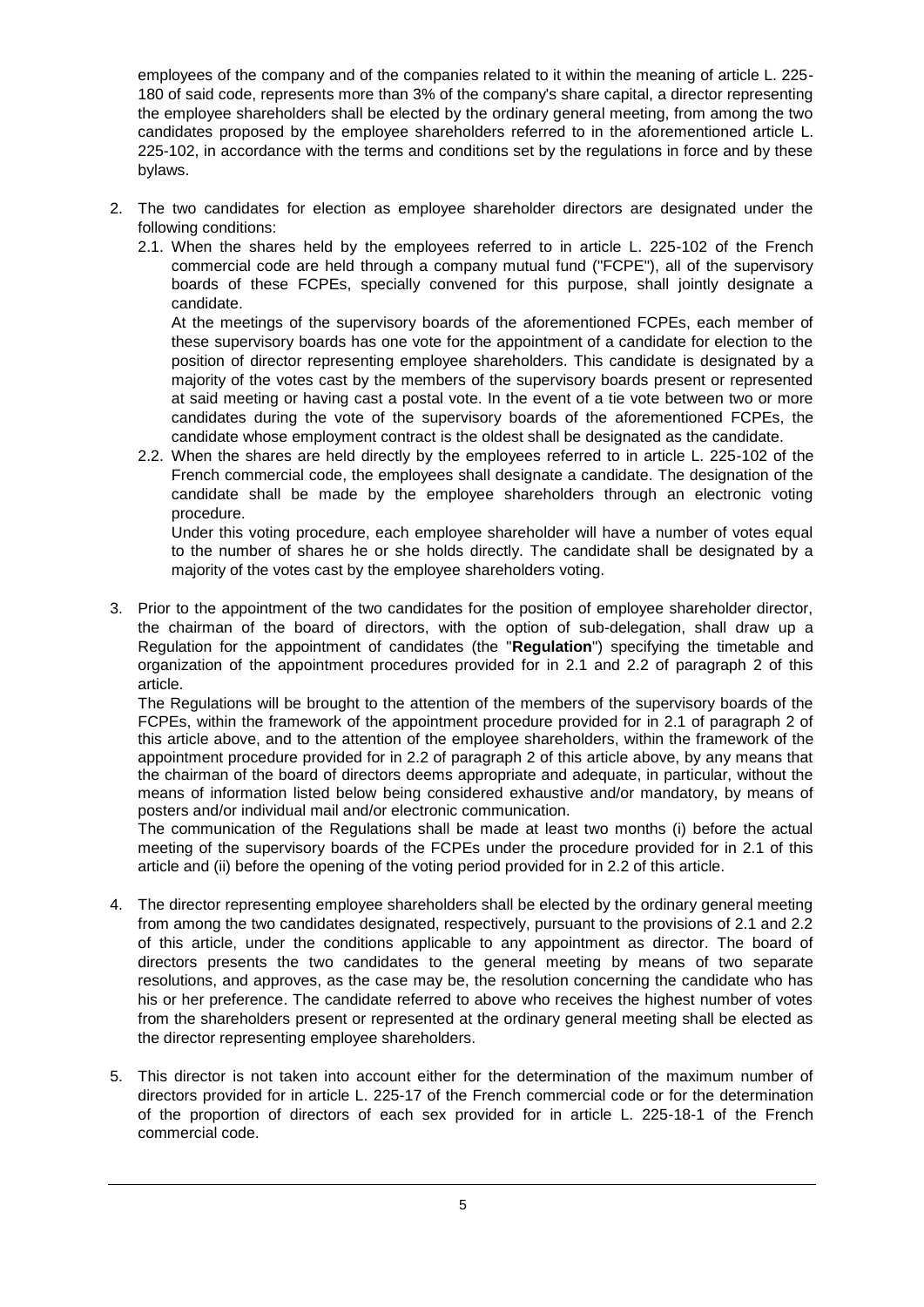6. In accordance with the provisions of article 12 of the bylaws, the term of office of the director representing employee shareholders is set at four years and ends in accordance with the said provisions. However, his or her term of office shall terminate automatically and the director representing employee shareholders shall be deemed to have resigned automatically in the event of termination of his employment contract with the Company (or one related to it within the meaning of article L. 225-180 of the French commercial code). The renewal of the term of office of the director representing employee shareholders shall be carried out under the conditions provided for in this article.

The provisions of article 11 of the bylaws relating to the number of shares that each director must hold throughout his term of office shall not apply to this employee shareholder director. Nevertheless, the director representing employee shareholders must hold, either individually or through a company investment fund (FCPE) governed by article L. 214-165 of the French monetary and financial code, at least one share or a number of shares of said fund equivalent to at least one share. Failing this, he shall be deemed to have resigned automatically on the date on which he ceases to hold one share of the company or a number of units of the FCPE representing at least one share of the company.

7. In the event of a vacancy in the office of director representing employee shareholders for any reason whatsoever, the appointment of candidates to replace him or her shall be made under the conditions provided for in this article of the bylaws, at the latest before the meeting of the next ordinary general meeting or, if such meeting is held less than four months after the office has become vacant, before the next ordinary general meeting. This director shall be elected by the ordinary general meeting for a further period of four years.

Until the date of replacement of the director representing the employee shareholders, the Board of Directors may validly meet and deliberate.

**8.** The provisions of this article shall cease to apply when, at the end of a financial year, the percentage of capital held by the employees of the company and its affiliates within the meaning of the aforementioned article L. 225-180, within the framework provided for by the provisions of the aforementioned article L. 225-102, represents less than 3% of the company's capital, it being specified that the term of office of any director appointed pursuant to this article shall expire at the end of the said term.

# **Article 12 ter – Director representing employees**

Pursuant to applicable legal provisions, whenever the number of members on the Board of Directors, calculated in accordance with the terms of Article L.225-27-1-II of the French Commercial Code, is lower than or equal to eight, a director representing employees is appointed by the France group committee.

Whenever the number of members on the Board of Directors, calculated in accordance with the terms of Article L.225-27-1-II of the French Commercial Code, is higher than eight, a second director representing employees is appointed by the European works council.

Whenever the number of members on the Board of Directors, calculated in accordance with the terms of Article L.225-27-1-II of the French Commercial Code, is initially higher than eight and falls below or becomes equal to eight members, the mandate of the director appointed by the European works council remains in effect until its expiration.

As an exception to the provisions of Article 11 of these By-Laws, the director representing employees is not required to own at least 10 Company shares.

The director representing the employees is appointed for a term expiring at the conclusion of the General Shareholders' Meeting held in the fourth year following the employee director's appointment, and which meeting is called to approve the prior year's financial statements. The mandate of the director representing employees can be renewed.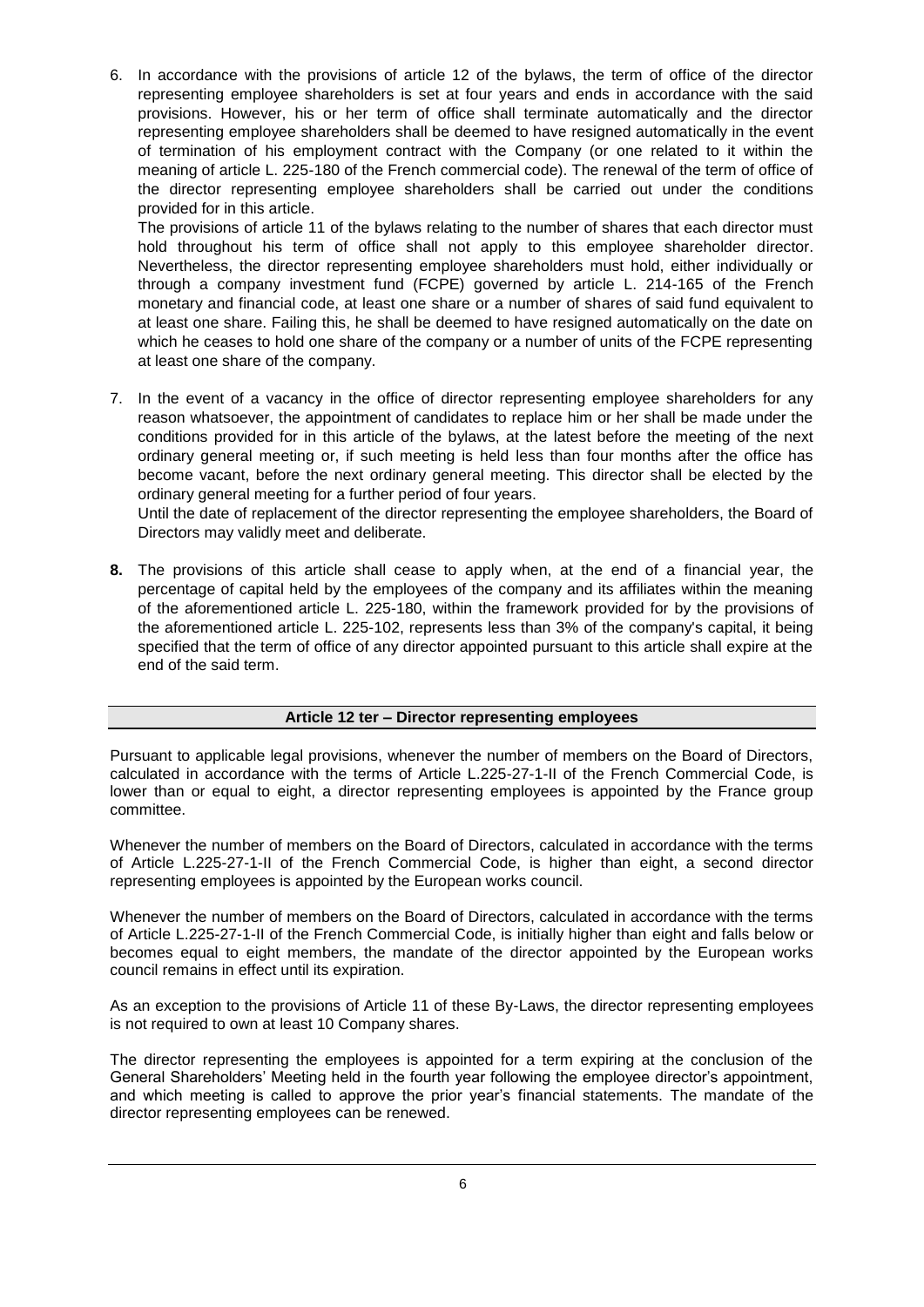The body in question's failure to appoint a director representing employees to not compromise the validity of the Board of Director's deliberations.

# **Article 13 – Meetings of the Board of Directors**

The Board shall meet as often as may be necessary at the registered office or any other location decided upon by the Chairman.

The Board is convened by the Chairman and if he/she is not responsible for the general management of the company, at the request of the Managing Director, by any means including orally. The Chairmen of the Committees formed by the Board of Directors can convene a Board meeting and fix the agenda. Directors representing at least one third of the members of the Board can convene a Board meeting and fix the agenda if a Board meeting has not been held for more than two months.

Board meetings are chaired by the Chairman.

If the Chairman or any Vice Chairmen are unable to attend, the Chairman, or in his absence the Board, shall appoint a director to chair the Board meeting.

All directors, be they individuals or permanent representatives of directors that are legal entities, may authorise another director to represent them at a Board meeting; the representative must produce evidence of his authority at the beginning of the meeting. Each director may represent only one director at a Board meeting and this power of representation shall only be valid for a specific meeting.

All decisions are made according to the quorum and majority conditions provided for by law. In the event of a tied vote, the Chairman or the director acting as Chairman, shall have a casting vote.

Decisions falling within the scope of the Board of Directors provided for in the last paragraph of Article L.225-35, the second paragraph of Article L.225-36 and Article L.225-103 I of the French Commercial Code may be taken by written consultation of the directors in accordance with legal and regulatory provisions.

The Secretary of the Board and, if applicable, the assistant secretary of the Board, together with the Chairman and/or the Managing Directors, are authorised to certify as being true copies and extracts of minutes of meetings.

Members of the management may attend Board meetings at the Chairman's request.

### **Article 14 – Powers and responsibilities of the Board of Directors**

The Board of Directors determines the business orientations of the company and oversees their implementation. Except where powers are expressly attributed to Shareholders' Meetings and subject to the company's objects, the Board may take up any issue concerning the proper running of the company and determine through its decisions matters which concern the company.

The Board of Directors carries out all necessary controls and verifications that it deems appropriate. Each Board member will receive all the information necessary for the fulfilment of his/her mission and can request copies of all documents he/she considers may be useful.

The general management of the company is the responsibility either of the Chairman of the Board or of other individual selected from amongst members or non-members of the Board, and given the title of Managing Director.

The Board of Directors, deliberating in accordance with the conditions defined in article 13, chooses between the two options for the exercise of the general management. It may change its choice at any time. In each case, the shareholders and third parties will be informed in accordance with applicable regulations.

Save where provided otherwise by law, in particular with regard to the Chairman of the Board, the directors shall not incur by reason of their management any personal or joint liability for the obligations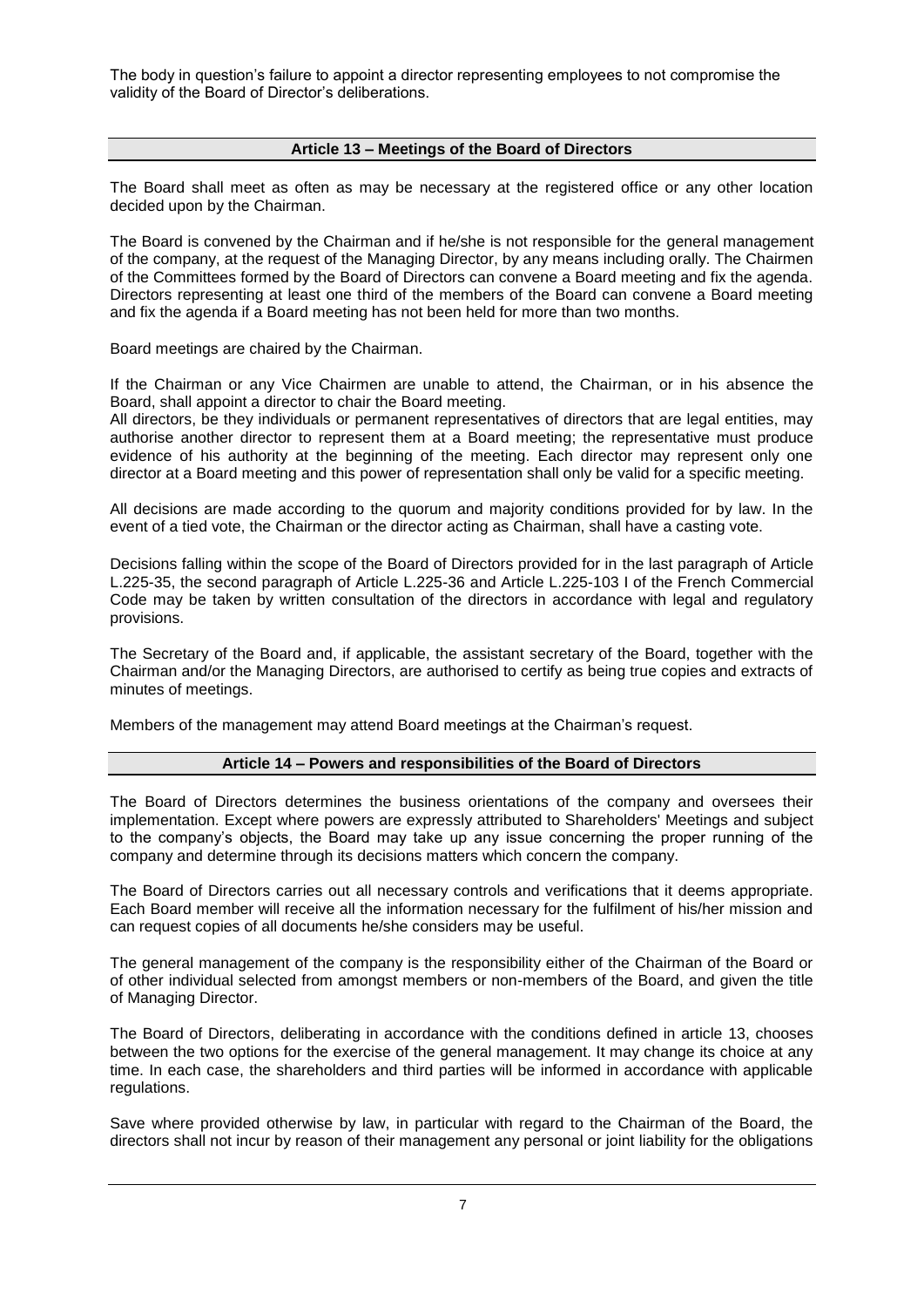of the company. They are only responsible, subject to the limits laid down by the legislation in force, for fulfilling their role of director.

# **Article 15 – Remuneration of directors**

The general shareholders' meeting may allocate remuneration to the directors. The amount of compensation shall be fixed by the general shareholders' meeting and shall remain unchanged unless and until a new decision is taken.

The Board shall distribute this amount amongst its members as it deems fit, and in accordance with applicable law.

# **Article 16 – Auditors**

The ordinary general shareholders meeting shall appoint at least two auditors who shall carry out their audit function in accordance with the law. They can be re-elected.

The same number of deputy auditors shall be appointed as auditors appointed pursuant to the first paragraph of this article.

# **Article 17 – Committees**

The Board may decide to create one or more committees for the purposes of reviewing any matters referred to them by the Board or the Chairman. The Board shall decide on the composition and attributions of the committees, which shall carry out their activities under the responsibility of the Board.

### **Article 18 – Censors**

If proposed by the Chairman, the Board of Directors may appoint a maximum of three censors.

The censors shall be invited to attend Board meetings and shall participate in an advisory capacity.

They shall be appointed for a renewable period of two years. They may be dismissed at any time by a decision of the Board of Directors.

They may be selected from amongst the shareholders or may not be shareholders, and may be remunerated for their activities in an amount fixed by the Board.

The Board of Directors may allocate part of the directors' compensation granted by the general shareholder's meeting to the members of the Board to remunerate the censors.

### **Article 19 – Chairman, Vice Chairmen, General Managers and Company Secretary**

The Board of Directors shall appoint one of its members to act as Chairman and, if it considers this useful, one or more Vice Chairmen. The Chairman and Vice Chairmen may be re-elected and their term of office shall be determined by the Board provided it does not extend beyond their term as director.

Whatever the term of office granted to the Chairman, his appointment shall automatically terminate at the end of the ordinary general shareholders' meeting held to approve the accounts for the financial year during which the Chairman reached the age of 72.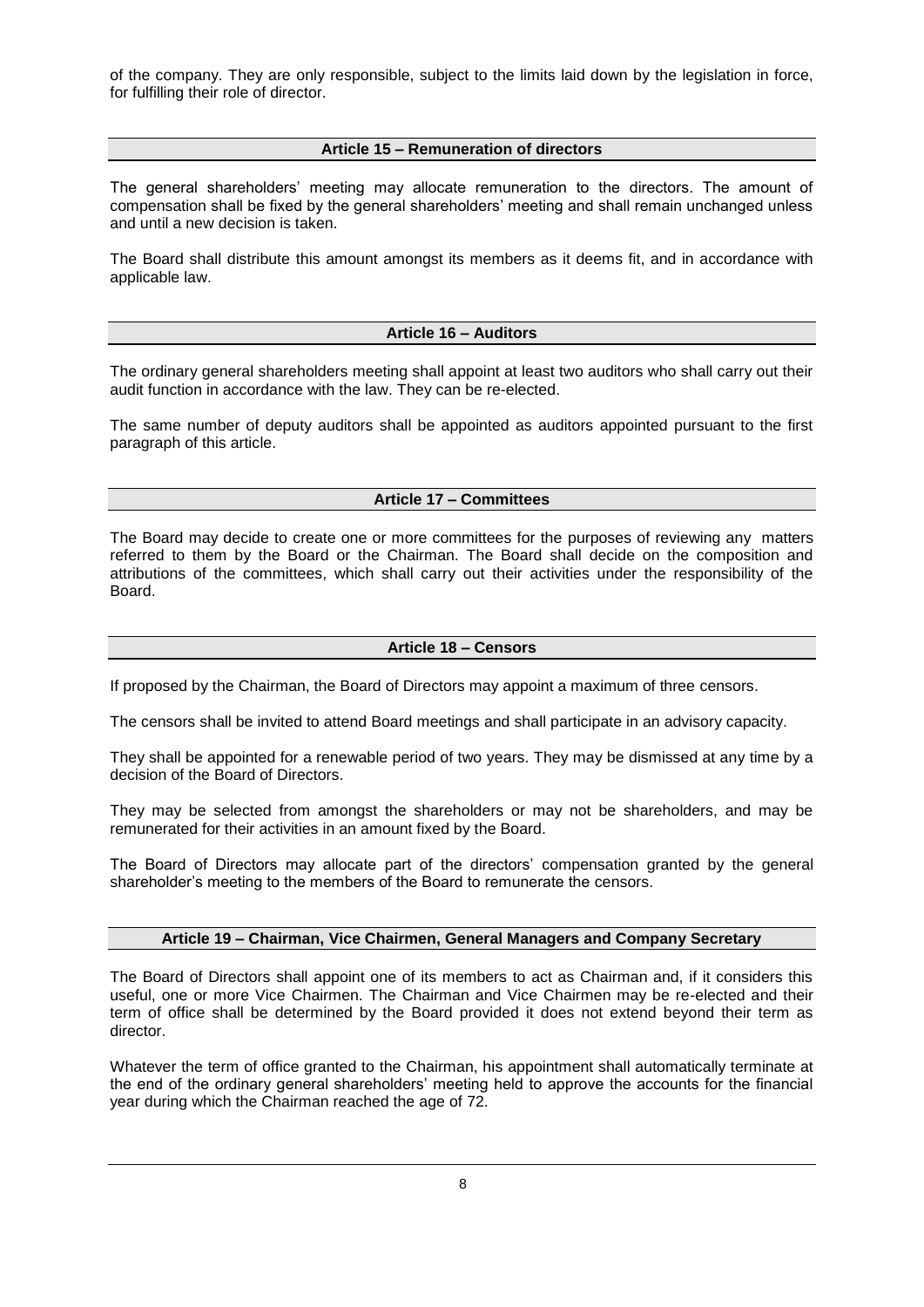The Chairman of the Board will fulfil the missions entrusted to him or her by the law and will in particular ensure the correct functioning of the company's various management structures. He/ she chairs meetings of the Board of Directors, organises the work of the Board and ensures that the members of the Board are able to fulfil their mission.

If the Chairman is also the Managing Director, the provisions of these articles of association relating to the Managing Director are applicable to the Chairman.

When the general management is not assumed by the Chairman of the Board, the Board of Directors will appoint a Managing Director. The Managing Director has the widest powers to act in all circumstances in the company's name. The Managing Director may be dismissed at any time by the Board of Directors. The appointment of the Managing Director shall terminate at the end of the ordinary general shareholders meeting which approves the accounts for the financial year during which he reached the age of 68.

On the proposal of the Managing Director, the Board of Directors may appoint one or more deputy Managing Directors limited to five. The age limit for the office of Managing Director applies to the deputy Managing Directors.

Deputy Managing Directors need not be members of the Board. They may be dismissed at any time by the Board on the proposal of the Managing Director.

When the Managing Director ceases or is unable to fulfil his/her duties, the Deputy Managing Director(s) shall remain in office and continue to fulfil their duties until a new Managing Director is appointed, save where decided otherwise by the Board.

The Board of Directors, in agreement with the Managing Director, determines the extent and duration of powers entrusted to the Deputy Managing Directors. The Deputy Managing Directors have the same powers as the Managing Director vis à vis third parties.

The Board, on proposal of the Chairman or the Managing Director, or the Chairman, the Managing Director and the deputy Managing Director(s), may, subject to limits imposed by applicable law in force, delegate such powers as they consider appropriate, to ensure a particular management function or responsibility within the company, or for one or more defined objects, to any persons who may but need not be a member of the Board and may also come from outside the company, either acting individually or working collectively as members of committees or commissions. These powers may be permanent or temporary and may or may not include the power of substitution.

One or more of these representatives may also be authorised to certify true all copies or extracts of all documents for which the method of certification is not fixed by law, in particular all powers, corporate financial statements and articles of association of the company, and to issue all certificates pertaining to the latter.

The powers granted in accordance with this memorandum and articles of association by the Board of Directors or by the Chairman, the Managing Director or the deputy Managing Director(s), shall remain valid notwithstanding that the term of office of the Chairman or of the Managing Director or of the deputy Managing Director(s) or of the directors in office when these delegations were granted have expired.

The Board shall also appoint a person to assume the role of company secretary who may be assisted by an assistant company secretary chosen on the same conditions.

### **Article 20 – Shareholders' meetings**

Shareholders' meetings shall be convened and shall deliberate in accordance with the conditions laid down by law.

Shareholders' meetings, if convened in accordance with applicable law, shall represent all the shareholders.

Its decisions shall be binding on everyone, including absent or dissenting parties.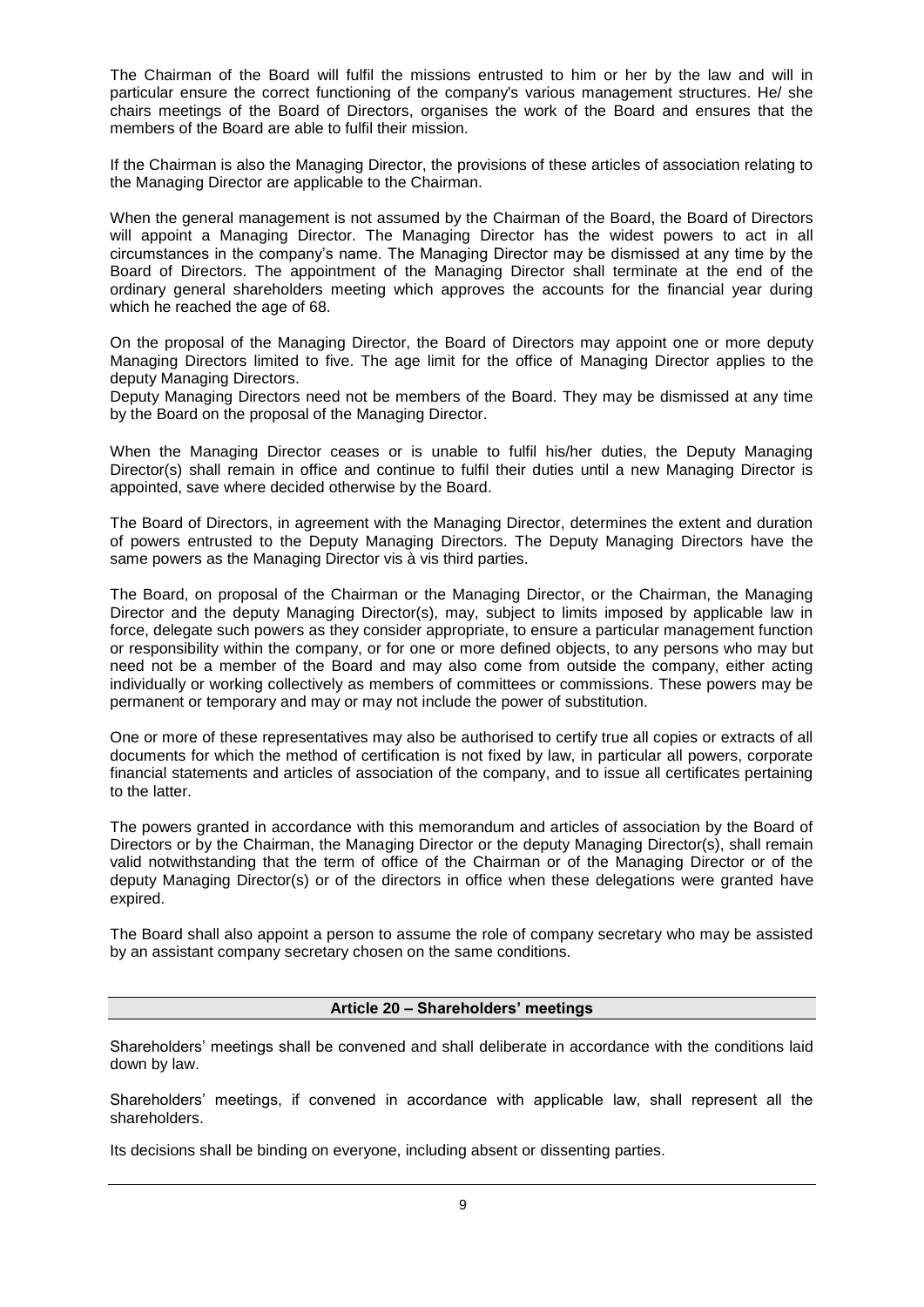Meetings shall be held at the registered office or in any other location specified in the notification.

The right to participate in, to a postal vote or to be represented at Shareholders' Meetings is subject to compliance with the following conditions:

- the shares of owners of shares held in registered form must be registered in the name of the registered owner in the share accounts held by the Company or by the financial intermediary appointed by the Company;
- the owners of bearer shares must have obtained a participation declaration in accordance with applicable law".

Shareholders may, subject to compliance with applicable law, send their proxy forms or postal voting form for Shareholders' Meetings either in paper form or, if decided by the Board of Directors and specified in the notice of meeting and the convocation letter to attend the meeting, by remote transmission methods (Internet). For postal votes of shareholders to be valid, they must be received at the latest one business day before the Meeting is held (by 15H00 Paris time at the latest), save where applicable law permits a shorter time period.

The Board of Directors may resolve to allow voting at Shareholders' Meetings using videoconferencing or other remote telecommunication transmission methods which provide means of identification satisfying the applicable legal requirements. Postal voting forms and proxies given by shareholders to be represented at Shareholders' Meetings may bear an electronic signature of the shareholder or of his/her legal representative or tutor effected through any procedure which complies with the conditions set forth in article 1316-4, paragraph 2 of the French Civil Code, namely procedures that permit the identity of the person and ensures that person's attachment of the signature to the document in question.

The general shareholders' meeting shall be chaired either by the Chairman, or a Vice Chairman of the Board of Directors, or a director appointed by the Board of Directors or the Chairman.

The meeting shall appoint a committee consisting of the Chairman of the meeting, two observers and a secretary.

The role of censor shall be fulfilled by the two members of the meeting representing the largest number of votes and, if they refuse, by those next in line until acceptance.

Copies or extracts of the minutes of the meeting are legally certified either by the Chairman of the Board of Directors, by a Managing Director if he is a Board member or by the secretary of the meeting.

### **Article 21 – Voting rights**

Subject to applicable law and these articles of association, every member of the meeting shall have a number of votes equal to the number of shares that he possesses or represents. By exception to the last paragraph of Article L.225-123 of the Code de commerce, the articles of association do not grant double voting rights to the shares of the Company.

Regardless of the number of shares which he/she possesses directly and/or indirectly, a shareholder may not, when voting on the following resolutions at any extraordinary shareholders' meeting on its own behalf or as agent, exercise more than 20% of the voting rights attached to the shares of all shareholders present or represented at such extraordinary shareholders' meeting:

- (i) any resolution relating to any reorganization transaction to which the company is a party that has an impact on the share capital and/or equity of any participating or resulting entity, including without limitation in the forms of contribution of assets (*apport partiel d'actif*), hive-down (*apport partiel d'actif soumis au régime des scissions*), contribution in kind (*apport en nature*), merger (*fusion*), absorption (*fusion-absorption*), demerger, spin-off (*scission partielle*), split-up (*scission*), split-off, reverse merger or other similar reorganization transaction;
- (ii) any resolution relating to any public offer takeover bid, exchange offer, alternative or mixed initiated by or with respect to the company, including resolutions relating to public offer defences;
- (iii) any resolution other than in connection with a transaction referred to in (i) or (ii) above, relating to the increase in the company's share capital through the issuance of ordinary shares of the company resulting in an increase of the share capital of more than 10% of the ordinary shares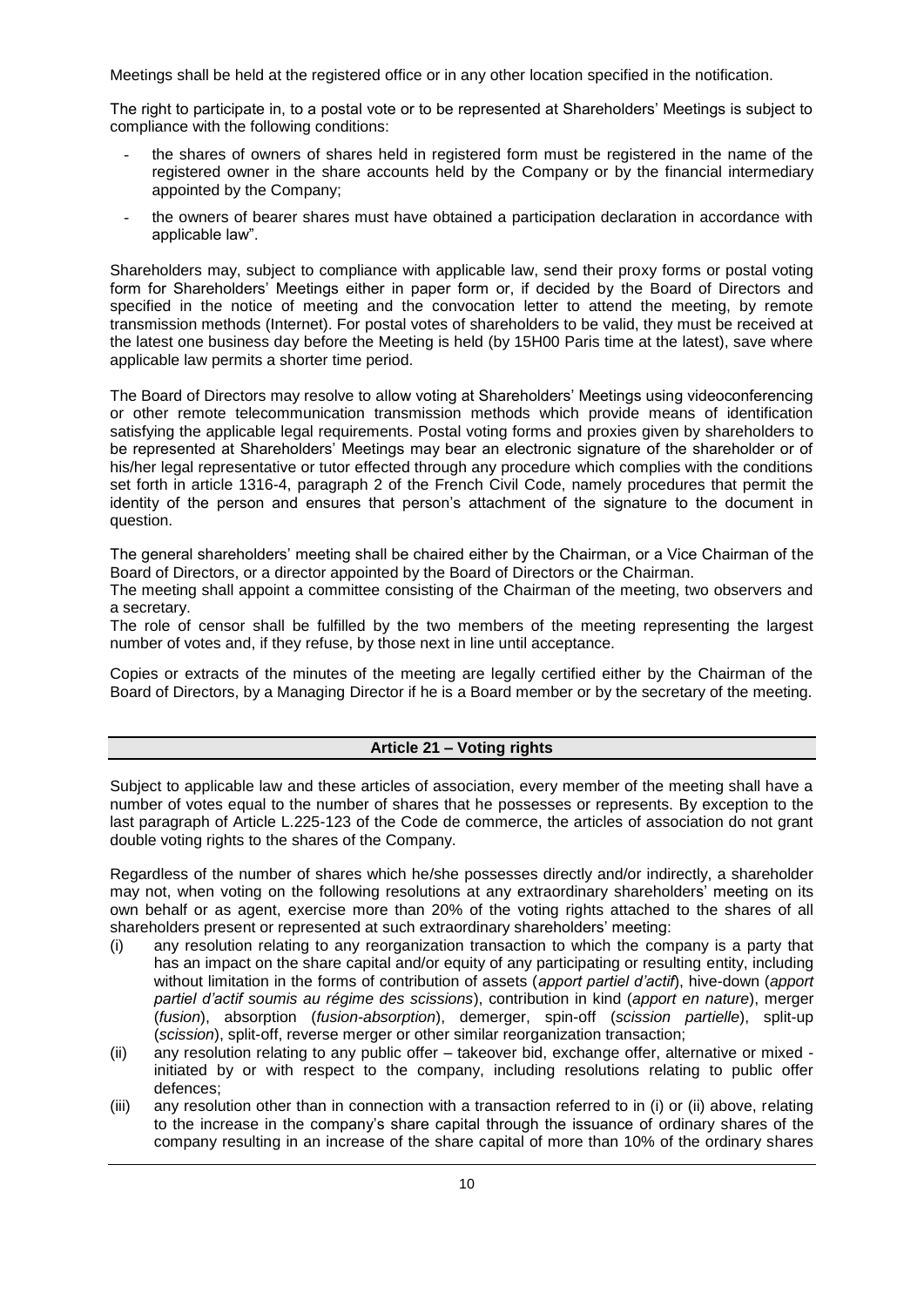as at the date of the relevant extraordinary shareholders' meeting, and/or securities giving access to the company's share capital (*valeurs mobilières donnant accès au capital*) within the meaning of articles L.228-91 *et seq.* of the Commercial Code that may result in an increase of more than 10% of the share capital of the company as at the date of the relevant extraordinary shareholders' meeting;

- (iv) any resolution relating to equal distribution in kind (*distribution en nature*) between shareholders;
- (v) any resolution relating to voting rights except for resolutions relating to (a) the creation of double voting rights, (b) the lowering of the 20 % voting rights limit or (c) the extension of the list of resolutions subject to the 20 % voting rights limit); and
- (vi) any resolution relating to any delegation of powers and authority (*délégations de pouvoirs ou de compétence*) to the Board of Directors in connection with any of the transactions referred to in paragraphs (i) to (v) immediately above.

Shares which are held indirectly and those which are assimilated as being shares held pursuant to articles L233-7 and subsequent articles of the Commercial Code shall be taken into account when determining this limitation.

The limitation determined in the above paragraph shall become automatically null and void as soon as an individual or a legal entity holds at least 66.66% of the total number of shares in the company, whether individually or together with one or more individuals or legal entities, as a result of a takeover bid by way of purchase or exchange of shares for all the company's shares. The Board of Directors shall recognize the invalidation of the limitation when the results of the take over procedure are published.

The limitation fixed in the second paragraph of this article does not affect the Chairman of the shareholders' meeting when voting pursuant to proxies received, in accordance with the legal obligations contained in article L225-106 of the Commercial Code.

The voting right is exercised by the holder of the beneficial right in shares at all ordinary, extraordinary or special general shareholders' meetings.

# **Article 22 – Financial year**

The financial year shall begin on 1 January and end on 31 December.

# **Article 23 – Allocation of income**

The difference between revenue and expenses for the financial year, after provisions, constitutes the profit or loss for the financial year as recorded in the profit and loss account. Five percent of the profit, reduced as the case may be by previous losses, shall be paid to a legal reserve. This payment can be stopped once the legal reserve reaches one tenth of the share capital. It shall be resumed if, for any reason whatsoever, the reserve falls below this fraction.

The allocation of the distributable profit, which consists of the profit for the financial year reduced by previous losses and the payment referred to above and increased by any profits carried forward, shall be decided upon by the general shareholders' meeting who on the recommendation of the Board of Directors, may retain it in whole or in part, allocate it to general or special reserve funds or distribute it to the shareholders as a dividend.

In addition, the general shareholders' meeting may decide to distribute amounts taken from the discretionary reserves either to create or supplement a dividend or as an extraordinary distribution. In this case, the decision shall indicate specifically the reserves from which the payments are made. However, dividends will be paid in priority from the distributable profit for the financial year.

The ordinary general shareholders' meeting may grant each shareholder the option of choosing between the payment of the dividend or the provision of interim dividends in cash or in shares for all or a proportion of the dividend distributed.